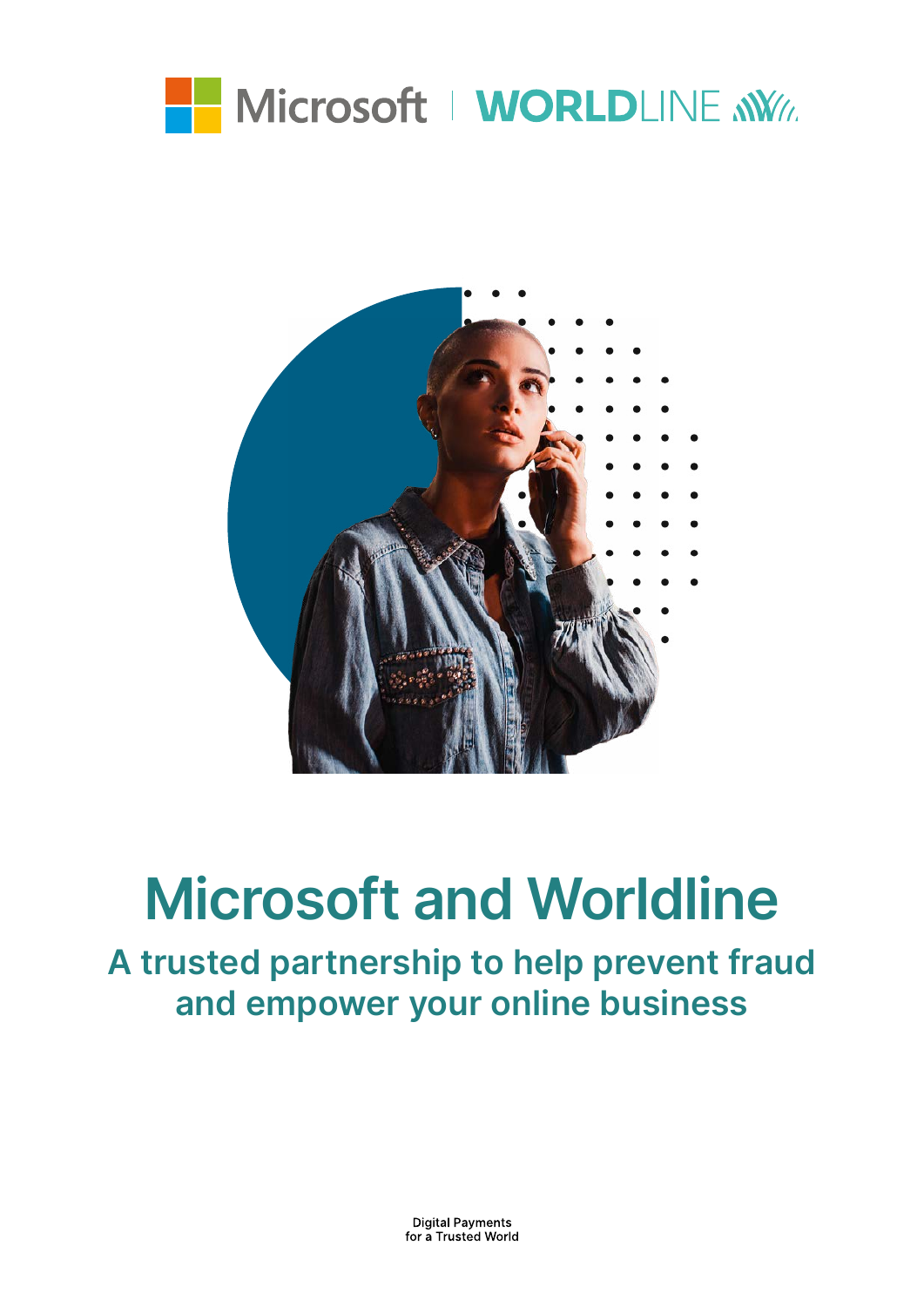

**E-commerce is on the rise but with it comes serious challenges such as the increase in online fraud costing billions to merchants across the globe. Online fraud rate remains at record high, especially for cross-border businesses, which exposes them to vulnerable situations. Worldline understands the challenges of our global merchants, and aims to protect them from revenue losses.** 

# Worldline presents

# Microsoft Dynamics 365 Fraud Protection

**A next generation hybrid fraud management solution that helps to detect fraudulent behaviour more accurately and effectively. It is designed to increase fraud detection accuracy and improve operational efficiency while providing a customizable fraud screening service aligned with various business needs.**

#### It addresses some critical issues:

| #1 | It fits your business needs, whether<br>traditional static rules, machine learning<br>or a hybrid combination of both |
|----|-----------------------------------------------------------------------------------------------------------------------|
| #2 | It is not limited to certain regions<br>or verticals                                                                  |
| #3 | It optimizes your manual review rates                                                                                 |
| #4 | It offers a fine balance between approving<br>more orders and detecting more fraud                                    |
| #5 | It leverages verticalized fraud knowledge<br>to detect fraud activity more accurately                                 |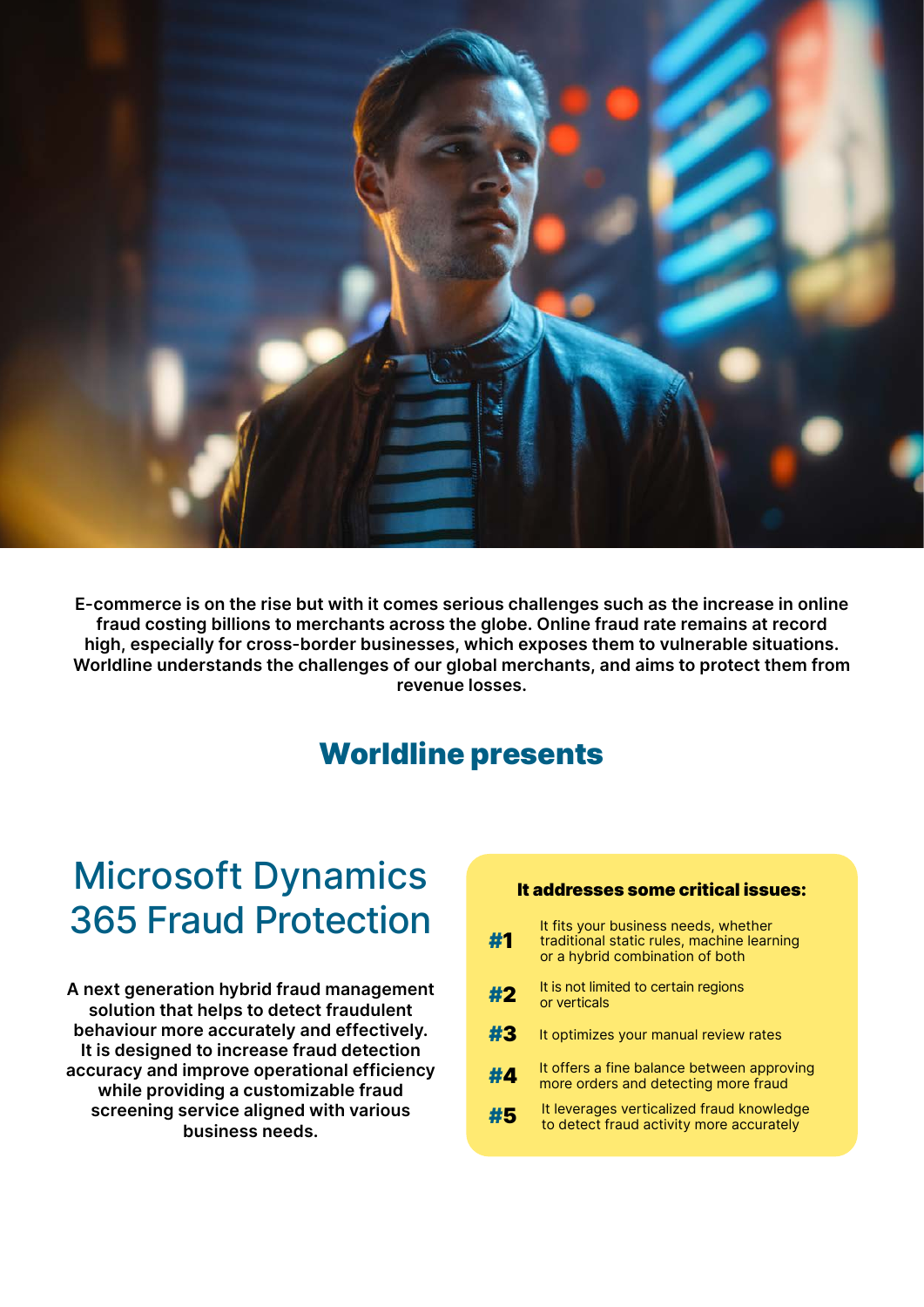# Core Offering

**This specialized solution is integrated into Worldline's global Merchant Service platform. You can use it in two ways: either by managing your fraud strategy through 100% machine learning, or by working with our fraud managers to manage it together.**



## Hybrid fraud screening model

**Running traditional static rules, advanced machine learning, or a combination of both**





 To find out more about Microsoft Dynamics 365 Fraud Protection, please visit our [dedicated webpage](https://worldline.com/en/home/solutions/online-payments/large-global-businesses/reduce-fraud-and-chargebacks/hybrid-fraud-screening.html) or email us [WL-Marketing@worldline.com](mailto:wl-marketing%40worldline.com?subject=)